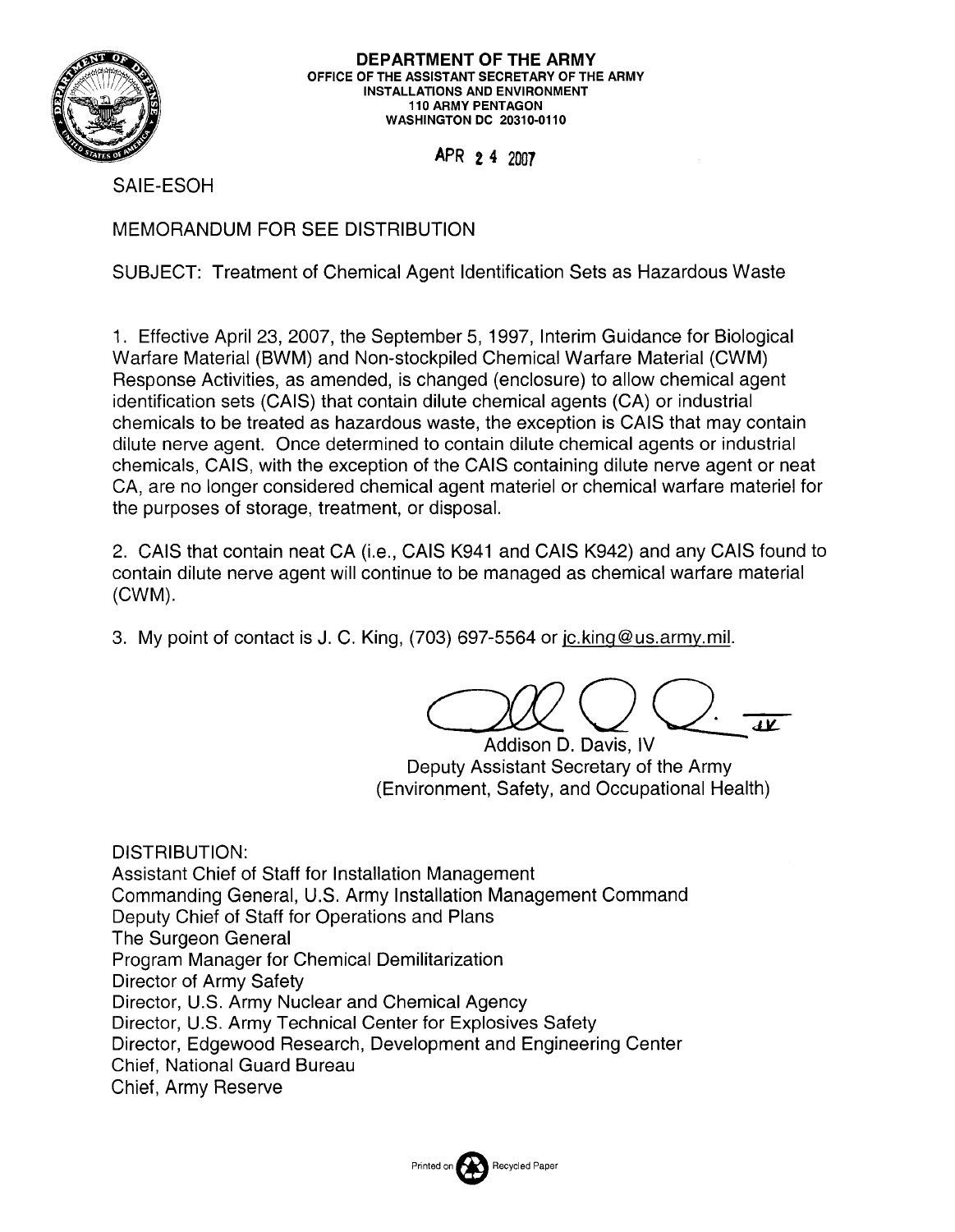SAIE-ESOH

SUBJECT: Treatment of Chemical Agent Identification Sets as Hazardous Waste

DISTRIBUTION (CONT): Commander in Chief U.S. Army Europe and Seventh Army

Commanders:

Eighth U.S. Army

Military Traffic Management Command

- U.S. Army Corps of Engineers
- U.S. Army Pacific
- U.S. Army South
- U.S. Army Special Operations Command
- U.S. Army Medical Command
- U.S. Army Intelligence and Security Command
- U.S. Army Criminal Investigation Command
- U.S. Army Training and Doctrine Command
- U.S. Forces Command
- U.S. Military District of Washington
- U.S. Army Material Command
- U.S. Army Space and Strategic Defense Command
- U.S. Army Chemical and Biological Defense Command
- U.S. Army Center for Health Promotion and Preventive Medicine
- U.S. Army Environmental Command
- U.S. Army Medical Research Institute of Infectious Disease